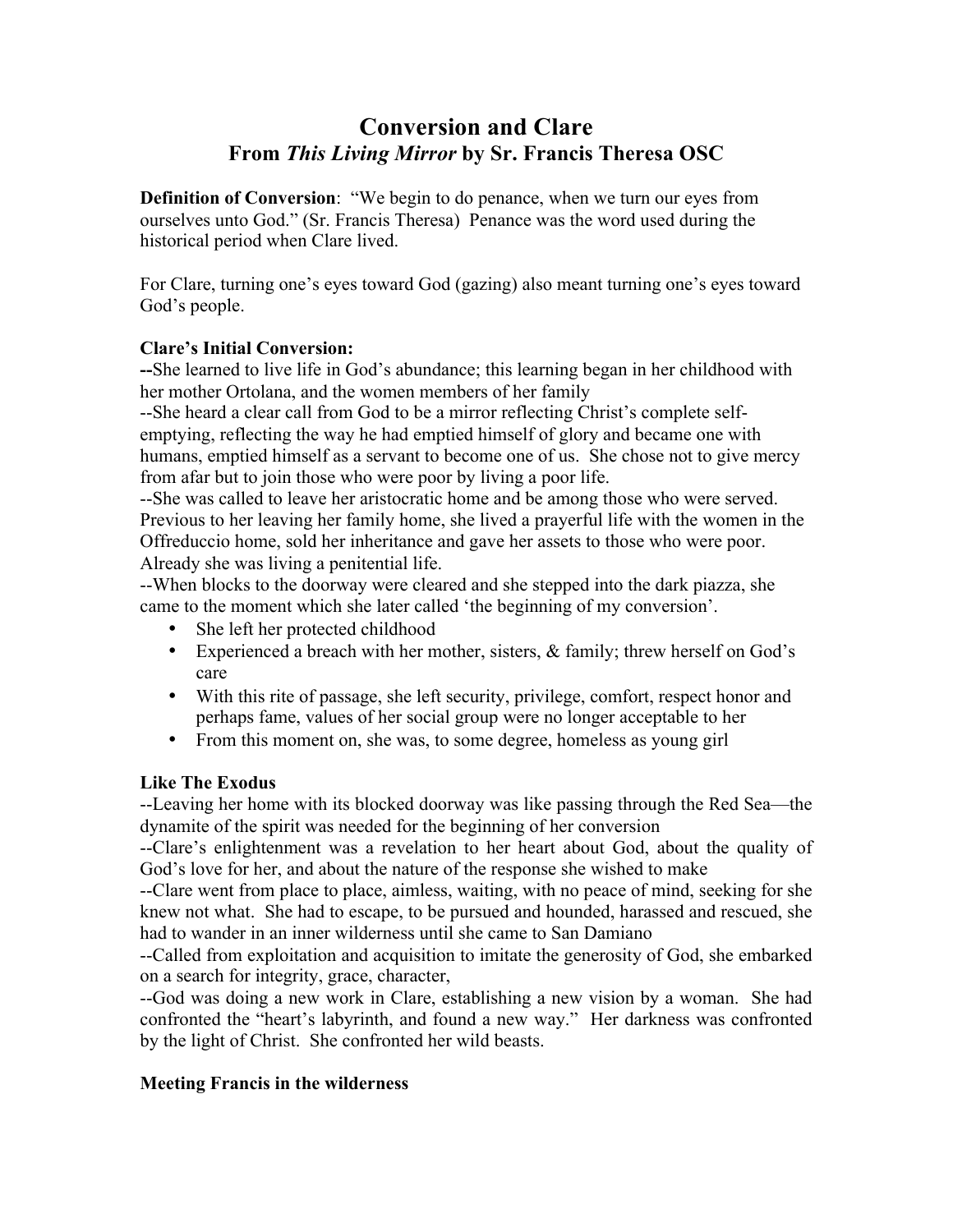----cut off her hair at the Porziuncola, a sign she now belonged to God, giving her society a bill of divorce

-- --Benedictine monastery of San Paolo, life of a penniless servant, experienced what it was like to be powerless and unimportant, to have no clout in a world where might is right., experienced violent reaction of uncles,

--Church of Sant 'Angelo in Panzo—praying and resting and growing in understanding, asked that her sister Catherine might join her, 16 days after her own conversion Catherine joined her.

accepted a life of downward nobility

--Needed to decide what to do—period of uncertainty and indecision before her arrival at San Damiano; "Clare waited like a beggar, a true mendicant of the spirit, asking for her needs and entrusting the future and the present to the architect of her labyrinth (paraphrase, 40)

#### **Reflection / Sharing**

1. Life for us as it was for Clare involves the economy. Life in Assisi at the beginning of the thirteenth century was about the economy. Clare walked out on the guiding light of money and it sent shock waves through her culture. Others followed her lead and pulled out of the system, saving they didn't want anything to do with it. What about me? How do I respond to society telling me that it is all about the economy? (from *The Sun and Moon* over Assisi by Gerard Thomas Straub)

2. At some point in our lives, we may have experienced conversion as did Clare. We left behind what was safe and secure and moved into the unknown for a more noble purpose. We, too, experience conversion. Can you recall a time when you left a safe or comfortable space in your life to follow a call from God. What were the ups and downs in that call? How has that made a difference in your life?

## **Conversion Elements Prominent in the Documents of Clare From** *Francis and Clare* **by Armstrong and Brady**

**1**. **Enclosure**: The practice of a material separation from the world, that is the enclosure (Clare was heir to a theology of the monastic world that developed throughout the centuries.)

**2. Poverty**: The total permeation of daily life with the pursuit of radical poverty; conforming to the poor Christ. The pursuit of radical poverty is integrally tied to the contemplative ideal as well as to the community life embraced by Clare and her sisters in the enclosure of San Damiano.

O blessed poverty

who bestows eternal riches on those who love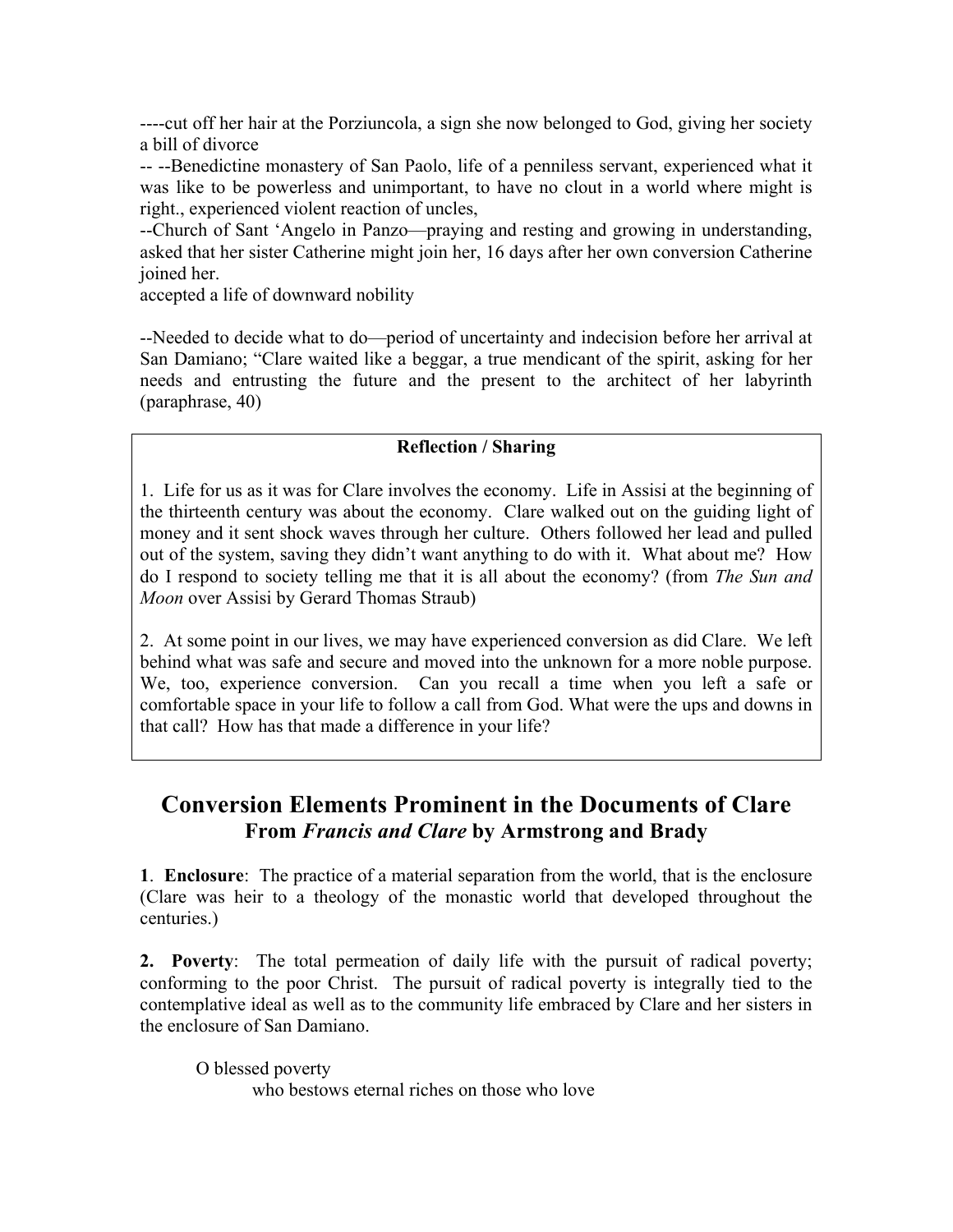and embrace her O holy poverty to those who possess and desire you God promises the kingdom of heaven and offers indeed eternal glory and blessed life (*First Letter to Blessed Agnes of Prague*)

**3. Community Life:** The struggle to preserve "the unity of mutual love and peace" as a means of achieving sanctification; a poverty in which the human person comes to know his/her only real possessions: vices and sins. (the new wine of the Kingdom begins to be pressed from a bunch of grapes, namely us--Frances Teresa, 28)

There can be little doubt that the enclosed life of San Damiano struggled on a daily basis to express the unity of God. This poverty (preserving the unity), so highly praised by Pope Gregory IX, provides for Clare a capacity for God and an openness to God's presence. It takes on a "sacramental" quality in that it is an outward expression of a much deeper reality, a poverty in which the human person comes to know his/her only real possessions: his/her vices and sins. Thus this pursuit of radical poverty is integrally tied to the contemplative ideal as well as to the community life embraced by Clare and her sister in the enclosure of San Damiano. The repetition of the concepts "holy unity" and "highest poverty" that are expressed in the introductions of Pope Innocent IV and Cardinal Raynaldus to the *Rule of Saint Clare* underscores the connection between these aspects of religious life. (182)

For an additional reference on her life lived at San Damiano and its call to continuing conversion see the article "The Incarnation Prayer of Clare of Assisi" by Clare D'Auria, in the 2006 Annual Franciscan Federation Conference.

### **Reflection / Sharing**

1. To live a life of enclosure, radical poverty, and community life (preserving the unity of mutual love) would require that one live in continuous conversion. Imagine that you are one of the sisters that lived with Clare? Which one of the three (enclosure, radical poverty, community life) would most deeply call you to conversion?

2. Imagine that you are Clare. What do you think would be her greatest challenge, her growing edge, in living this life?

## **Conversion and The Rule**

Clare desired to write a Rule for her sisters that would truly reflect the life they wished to live. The privilege of poverty (renouncing all possessions) was an important part of that Rule. She wrote a Rule for her community which included the privilege of poverty and spent her life petitioning Cardinals and Pope's to accept her Rule. This was a long and arduous process, one in which she remained in dialogue with the hierarchical church.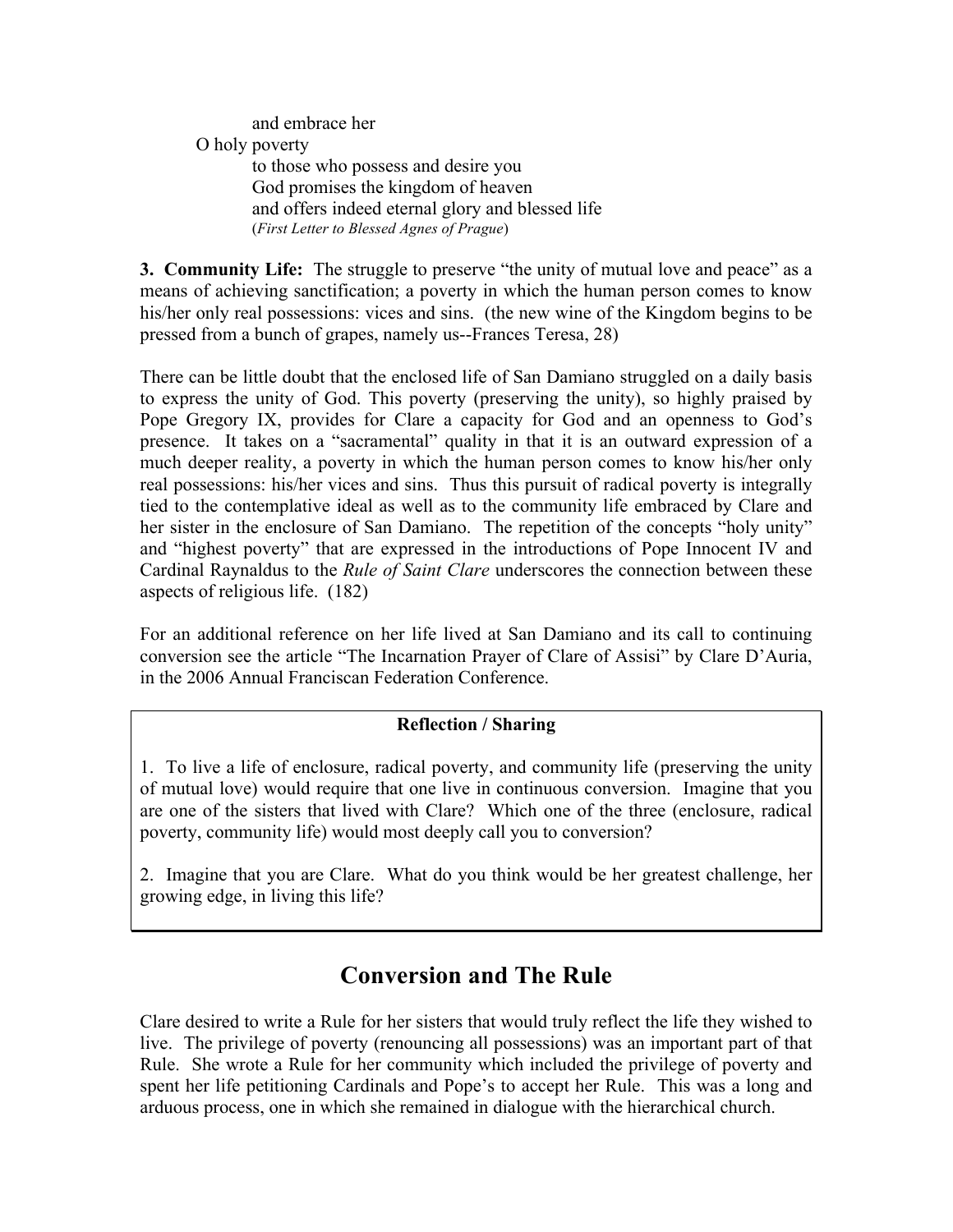Read "THE RULE "from *The Sun and Moon Over Assisi* pp. 380-383.

Papal Privilege of Poverty -- granted by Pope Gregory IX to Clare on Sept. 17, 1228 shortly before her death.

#### **Reflection / Sharing**

To live a life of conversion means that we do not back down from our highest ideals and aspirations? To be converted, may mean that while clinging to our ideals, we stay in dialogue with those who have power over us. What qualities did Clare have and develop in her life that kept her in dialogue with church officials during the many years in her struggle for acceptance of her Rule and her ideals?

When have you had similar experiences as Clare – clinging to an ideal when the "powers" that be" saw otherwise. How did you handle this situation?

## Resources

**Books** 

*The Living Mirror* by Frances Teresa OSC *Francis and Clare* by Regis Armstrong OFM Cap and Ignatius Brady, OFM *The Sun and Moon Over Assisi* by Gerard Thomas Straub *Clare of Assisi* by Marco Bartoli; see chapters 2 and 5 Clare of Assisi by Ingrid Peterson, Chapter 11

### **DVD's**

Chiara di Dio: The Life of Clare Clare and Francis, Ignatius Press—Mt. St. Francis Library

### **VCR**

St. Clare of Assisi – written / filmed for the VIII Centenary 1193-1993—Mt. St. Francis Library, Oriente Occidente Productions Clare of Assisi – written / filmed for the VIII Centenary – Mt. St. Francis Library, Oblate Media and Communication Corporation

### **Readings**

The Writings of Clare from *Francis and Clare* by Armstrong and Brady pp189-208 O blessed poverty, 192 A great exchange, 193 What you hold, 196 Place your mind before the mirror of eternity, 200